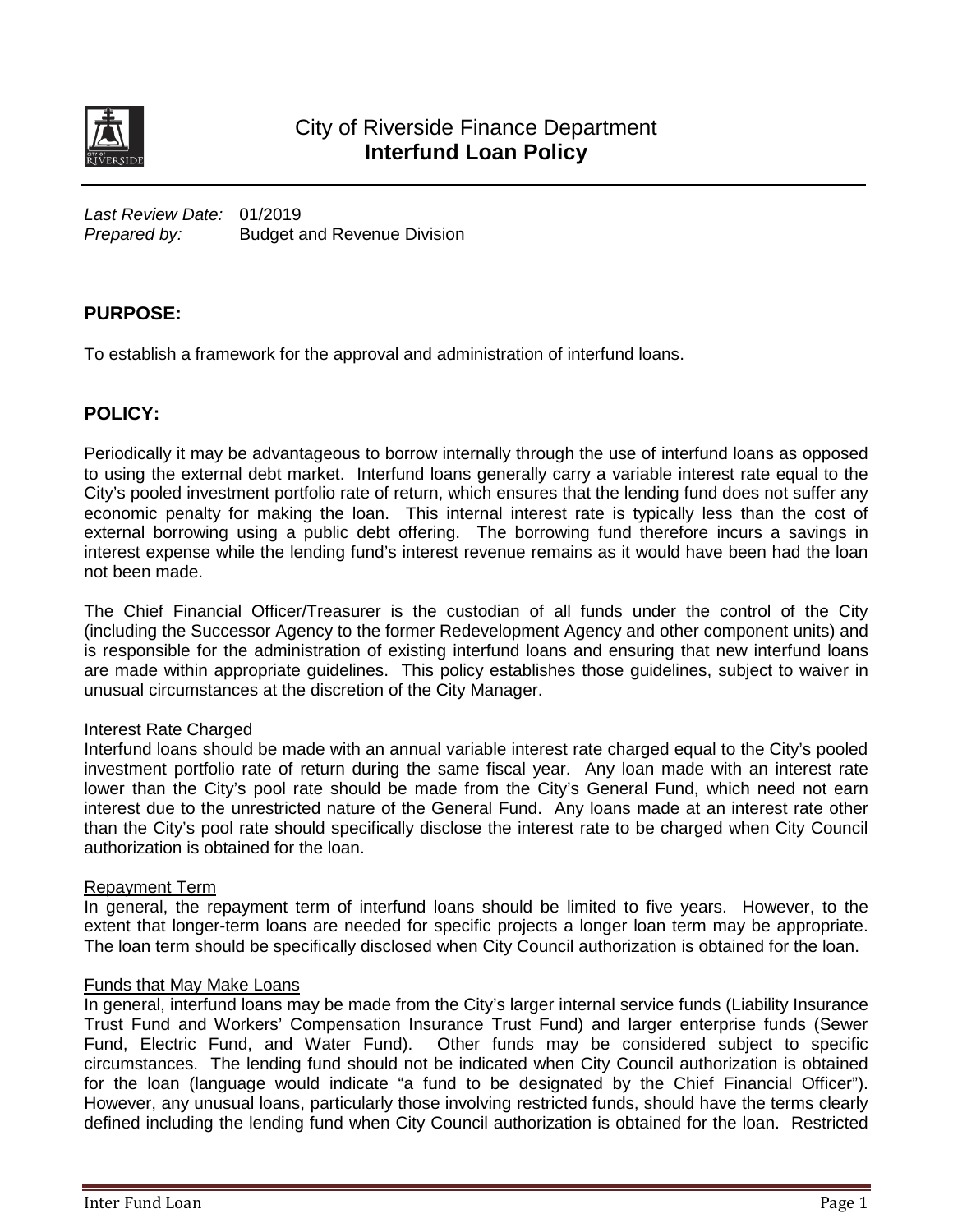funds should only be used when specific authorization exists to allow for loans to be made using the restricted funds (e.g. the Municipal Code allows the Regional Park Fund to make loans to the Local Park Fund).

Pursuant to authority delegated by the City Council to the Chief Financial Officer on July 8, 2008, the Chief Financial Officer may change the lending fund for any interfund loan at any time based on the changing cash needs of the City. Changes to the lending fund for any loan must be disclosed to the City Council in the Monthly Investment Summary and Financial Report provided to the City Council in the month following the change, consistent with the direction of the City Council's Finance Committee on September 8, 2008.

Assignment of a loan to the Electric Fund or Water Fund requires prior approval from the Board of Public Utilities and must be fully compliant with their Reserve Policy.

#### Financial Condition of Borrowing Fund

In general, interfund loans should only be made to funds that do not have sufficient cash on hand for the stated purpose of the loan. The projected future condition of the borrowing fund should also be taken into consideration in making this determination. If cash expenditures for a given purpose may compromise the fiscal health of the fund in the near- or long-term while a regular payment on an interfund loan would not do so, then an interfund loan is likely appropriate.

Funds that are frequently in the bond market should typically issue bonds in lieu of borrowing through interfund loans. Interfund loans would therefore typically be made to smaller funds that are not Interfund loans would therefore typically be made to smaller funds that are not frequently in the bond market. However, larger funds may request interfund loans if there is a good reason for the loan's use, such as a lack of bonding capacity at the time that the loan is made or a sufficiently short duration to the borrowing so as to not necessitate the issuance of longer-term debt. For example, a borrowing of five years or less that will be repaid from a specific source may be more appropriately financed by an interfund loan while a capital improvement to construct new facilities may be more appropriately financed by the issuance of long-term debt.

#### Financial Condition of Lending Fund

Due to the sizable cash reserves of the City's larger internal service and enterprise funds for which there is no short-term use, they are the most appropriate source of borrowing for interfund loans. In order to prevent cash shortages in an emergency and to preserve flexibility, typically no more than 50% of the total cash reserves of the City's internal service and enterprise funds should be involved in interfund lending at any one time. In this way, flexibility is maintained to allow for the transfer of interfund loans to other funds should reserves need to be accessed that are tied up in interfund transactions. Additionally, typically no single lending fund should have more than 75% of its cash balance tied up in interfund transactions at any one time, though at the discretion of the CFO this may be deemed appropriate in certain circumstances.

#### Permitted Loan Purposes

Loans may be made for any purpose deemed appropriate by City staff, with the approval of the City Council. Loans for operating costs are not permitted. Loans should generally be for capital improvements, land acquisition, or equipment purchases. The specific purpose of an interfund loan will be disclosed when City Council authorization is obtained. Any material change in the use of the loan proceeds should be approved by the City Council prior to the funds being repurposed. For example, if a sizable portion of a loan's proceeds will be redirected to a different project, then City Council approval should be obtained. Minimal changes in the use of a loan's proceeds or failure to use a small amount of the proceeds for the stated purpose does not necessitate repayment of the unused or redirected balance or notification to the City Council. Reasonable discretion should be exercised in making this determination.